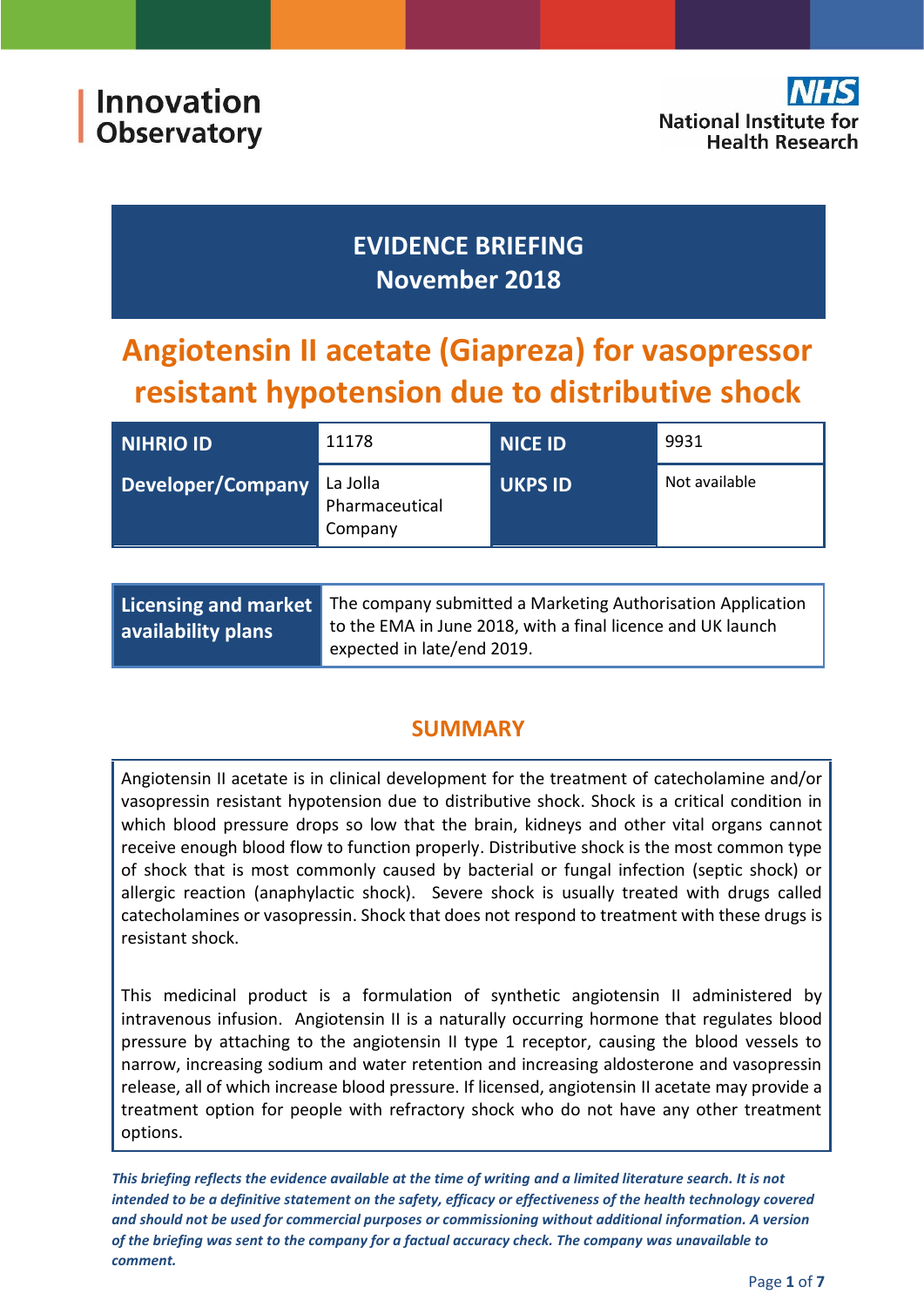## **PROPOSED INDICATION**

<span id="page-1-0"></span>Vasopressor therapy (catecholamines and/or vasopressin) resistant hypotension due to distributive shoc $k<sup>1</sup>$ 

## **TECHNOLOGY**

#### **DESCRIPTION**

Angiotensin II acetate (Giapreza, LJPC-501) is proprietary formulation of synthetic human angiotensin II. Angiotensin II is the major bioactive component of the renin-angiotensin-aldosterone system (RAAS system), one of the body's central regulators of blood pressure. The RAAS system along with the arginine-vasopressin system and the sympathetic nervous system make up the three major counter-regulatory systems the human body utilizes to manage blood pressure. Angiotensin II is a naturally occurring peptide hormone that regulates blood pressure through activation of the angiotensin II type 1 receptor (AT1R). Through the AT1R, angiotensin II induces peripheral vasoconstriction, increases sodium and water retention, aldosterone release, and vasopressin release leading to increase in blood pressure[.](#page-1-0)<sup>1</sup>

Angiotensin II acetate is currently in development for the treatment of patients with distributive or vasodilatory shock who remain hypotensive despite fluid and vasopressor therapy (catecholamines and/or vasopressin).<sup>[1](#page-1-0)</sup> In the phase III trial (ATHOS-3, NCT02338843), angiotensin II acetate is administered intravenously at a starting dose of 20ng/kg/min which may escalate up to 200ng/kg/min to achieve a mean arterial pressure (MAP) of 75mmHg or higher. If a MAP of 75mmHg is achieved, study drug will be titrated to maintain the MAP between 75 and 84 mmHg until the 3 hour time point on Day 1, i.e., 3 hours from the initiation of study drug. Pre-specified dose titration and withdrawal guidelines based on MAP through 48 hours. Continued use for up to 7 days is permitted per pre-specified dose guidelines.<sup>2,3</sup>

#### <span id="page-1-4"></span><span id="page-1-3"></span>**INNOVATION AND/OR ADVANTAGES**

<span id="page-1-2"></span><span id="page-1-1"></span>Shock is a critical condition in which blood pressure drops so low that the brain, kidneys and other vital organs do not receive enough blood flow to function properly[.](#page-1-1) <sup>5</sup> Traditionally, catecholamines and vasopressin have been used to achieve an acceptable mean arterial pressure (MAP). However these therapies introduce the risk of adverse events including peripheral and splanchnic ischemia, dysrhythmias, and organ dysfunction. Additionally no vasopressin to date has been shown to improve mortality outcomes. <sup>4</sup> Hence, there is a need for treatment options for critically ill hypotensive patients who do not adequately respond to available therapies (catecholamines and vasopressin).<sup>5</sup> Angiotensin II has been shown in clinical trials to increase blood pressure in patients with hypotension and has recently been approved by the US Food and Drug Administration[.](#page-1-2) 4

#### **DEVELOPMENT STATUS AND/OR REGULATORY DESIGNATIONS**

Angiotensin II acetate does not currently have Marketing Authorisation in the EU for any indication.<sup>6</sup>

Angiotensin II acetate is in currently in preregistration stage in the EMA for the treatment of hypotension in adults with distributive or vasodilatory shock who remain hypotensive despite fluid and vasopressor therapy.<sup>7</sup>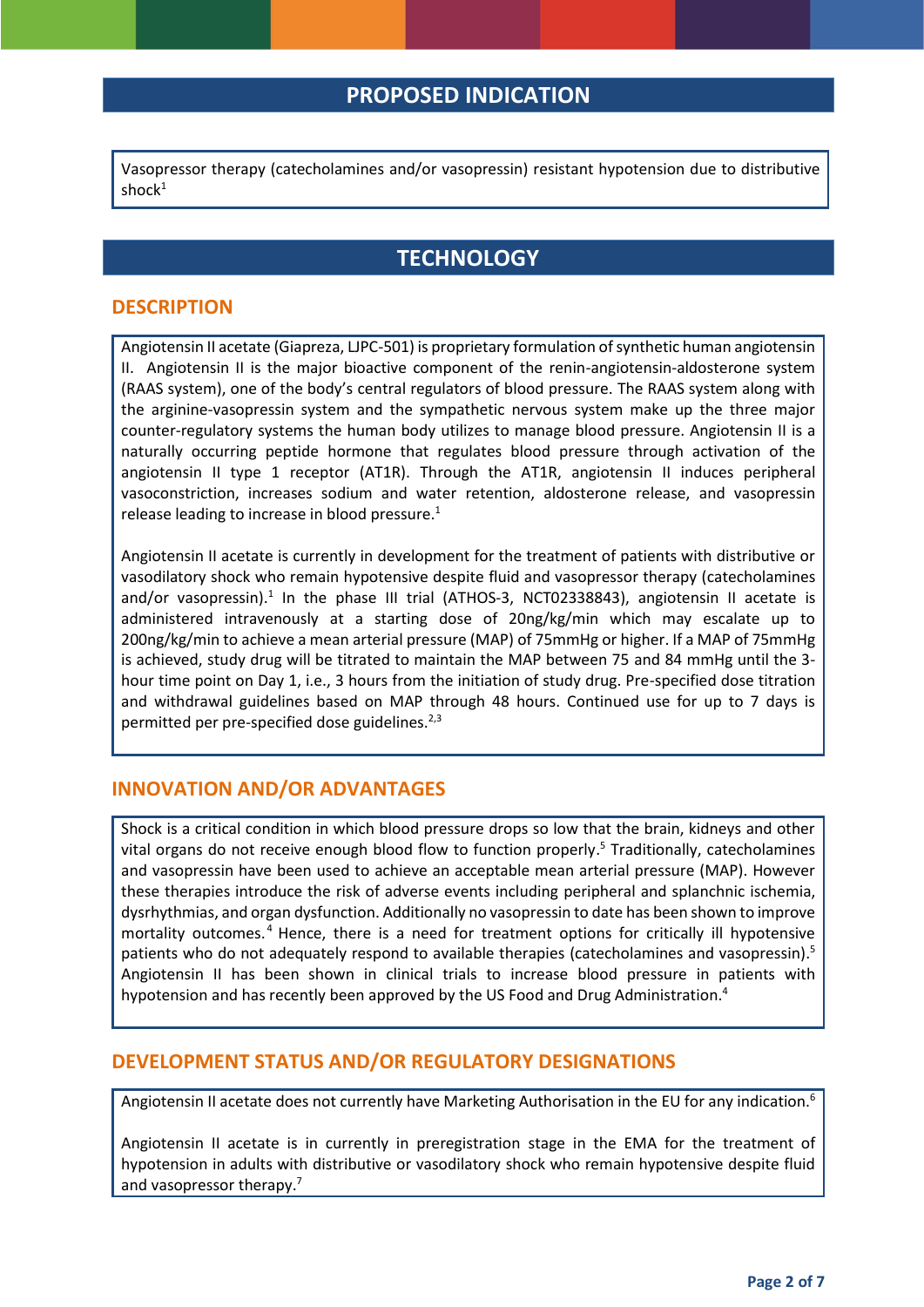Angiotensin II acetate is in phase II development for the treatment of hypotension associated with distributive or vasodilatory shock in paediatric patients.<sup>8</sup>

Angiotensin II acetate received a Priority Review and was approved for use in the USA by the FDA on 21 December 2017.<sup>[5,](#page-1-1) 9</sup>

## <span id="page-2-3"></span><span id="page-2-1"></span><span id="page-2-0"></span>**PATIENT GROUP**

#### **DISEASE BACKGROUND**

Shock is defined as a state of cellular and tissue hypoxia due to reduced oxygen delivery and/or increased oxygen, consumption or inadequate oxygen utilization. Shock can be classified into four categories: distributive (or vasodilatory), hypovolemic, cardiogenic and obstructive.<sup>10</sup> Distributive shock (DS) is the most common form of shock and is characterised by vasodilation and low systemic vascular resistance.<sup>[10,](#page-2-0) 11</sup> Common causes of DS in the emergency department are sepsis (due to bacteremia or fungemia) or anaphylaxis.<sup>[10,](#page-2-1) 12</sup>

<span id="page-2-2"></span>There is no universal consensus definition of resistant shock. However, a reasonable definition of refractory shock has been reported as an inadequate response to high-dose vasopressor therapy (defined as ≥ 0.5 μg/kg/min norepinephrine-equivalent dose). The main pathophysiological feature of refractory shock is the impairment of vascular response to catecholamine stimulation and uncontrolled pathologic vasodilation (vasoplegia) occurring because of changes in receptor signaling, metabolic derangements, and depletion of endogenous vasoactive hormones such as cortisol, vasopressin and angiotensin II.<sup>[11](#page-2-2)</sup>

Mortality rates are high in those with refractory DS, varying between 37% and 66% depending on the definition used.<sup>[4](#page-1-2)</sup> There is no consistent relationship between norepinephrine-equivalent dose (used to compare total vasopressor dose among patients) and short term mortality in patients with DS, implying that outcomes are generally poor once refractory DS develops despite vasopressor dose.<sup>[11](#page-2-2)</sup> Additionally, at higher doses, catecholamines are strongly associated with mortality and may have toxic effects that contribute substantially to morbidity and may be an independent predictor of mortality.[4](#page-1-2)

#### **CLINICAL NEED AND BURDEN OF DISEASE**

Using the definition of refractory shock described in the above section, observational studies suggest that 6-7% of critically ill patients may develop refractory shock.<sup>[11](#page-2-2)</sup> The prevalence of refractory DS in the UK could not be found. However, prevalence statistics regarding the most common causes of DS, sepsis and anaphylactic shock. There are approximately 250,000 cases of sepsis and 46,000 deaths per year in the UK due to sepsis.<sup>13</sup> According to Allergy UK, the prevalence of anaphylaxis type reactions is approximately 1 in 1000 of the general population. The overall case fatality ratio (proportion of anaphylaxis that is fatal) is estimated at 1-5.5 fatal episodes from anaphylaxis per million of the population annually. $14$ 

In 2016-17, there was 377 admissions and 635 finished consultant episodes (FCEs) for septic shock (ICD10: R57.2), 1,769 admissions and 1,922 FCEs for anaphylactic shock due to adverse food reaction (ICD10: T78.0) and 2,324 admissions and 2,701 FCEs for unspecified anaphylactic shock (ICD10: T78.2).<sup>15</sup>

Hospital mortality rates vary greatly according to the definition of refractory shock used however they general exceed 50%.<sup>[11](#page-2-2)</sup>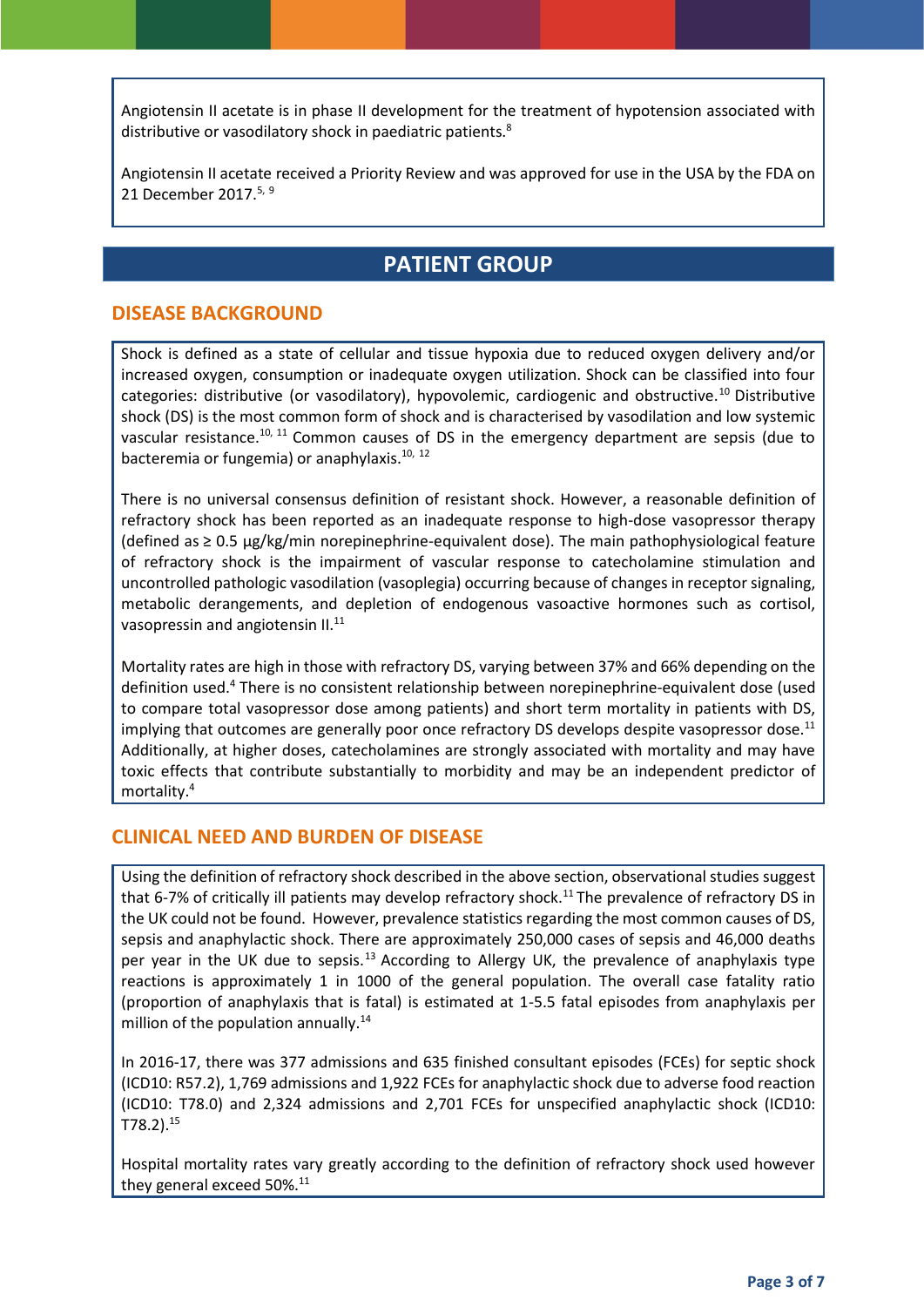## **PATIENT TREATMENT PATHWAY**

#### **PATIENT PATHWAY**

Management of shock involves correcting the triggering cause and restoring adequate organ perfusion by using fluid resuscitation (an initial fluid bolus of 250-500ml) and vasoactive medication with the ultimate aim of achieving adequate tissue perfusion.<sup>[11,](#page-2-2) [12](#page-2-3)</sup> This can be achieved by targeting a mean arterial pressure of greater than 65 mmHg, which is the approximate critical perfusion pressure for both the heart and kidneys. The pressor choice and additional medications will vary depending on the suspected etiology of distributive shock.<sup>[12](#page-2-3)</sup> Rescue therapies are available, however none of these therapies have been conclusively shown to reduce mortality after the onset of refractory shock.<sup>[11](#page-2-2)</sup>

#### **CURRENT TREATMENT OPTIONS**

Treatment of DS:<sup>[11](#page-2-2)</sup>

- *First line:*
	- o Catecholamines e.g. norepinephrine, epinephrine
	- *Second line:*
		- o Vasopressin for patients with inadequate response to catecholamine

Cause specific treatments:

- *Septic shock:* <sup>16</sup>
	- o Intravenous antibiotics
- *Anaphylactic shock:<sup>17</sup>*
	- o Adrenaline auto-injectors e.g. EpiPen, Jext, Emerade
	- o Antihistamines
	- o Steroids

#### **PLACE OF TECHNOLOGY**

If licensed, angiotensin II acetate will offer a treatment option for patients with hypotension due to DS who are refractory to treatment with catecholamines and vasopressin. These patients currently have no approved treatment options.<sup>[5](#page-1-1)</sup>

| <b>CLINICAL TRIAL INFORMATION</b> |                                                                                               |  |
|-----------------------------------|-----------------------------------------------------------------------------------------------|--|
| <b>Trial</b>                      | ATHOS-3, NCT02338843, EudraCT-2015-002448-15; angiotensin II acetate vs<br>placebo; phase III |  |
| <b>Sponsor</b>                    | La Jolla Pharmaceutical Company                                                               |  |
| <b>Status</b>                     | Published                                                                                     |  |
| Source of                         | Publication <sup>18, 19</sup> , trial registry <sup>2,3</sup>                                 |  |
| <b>Information</b>                |                                                                                               |  |
| Location                          | EU (including UK), USA, Canada and other countries                                            |  |
| <b>Design</b>                     | Randomised, placebo-controlled, quadruple masked, parallel assignment                         |  |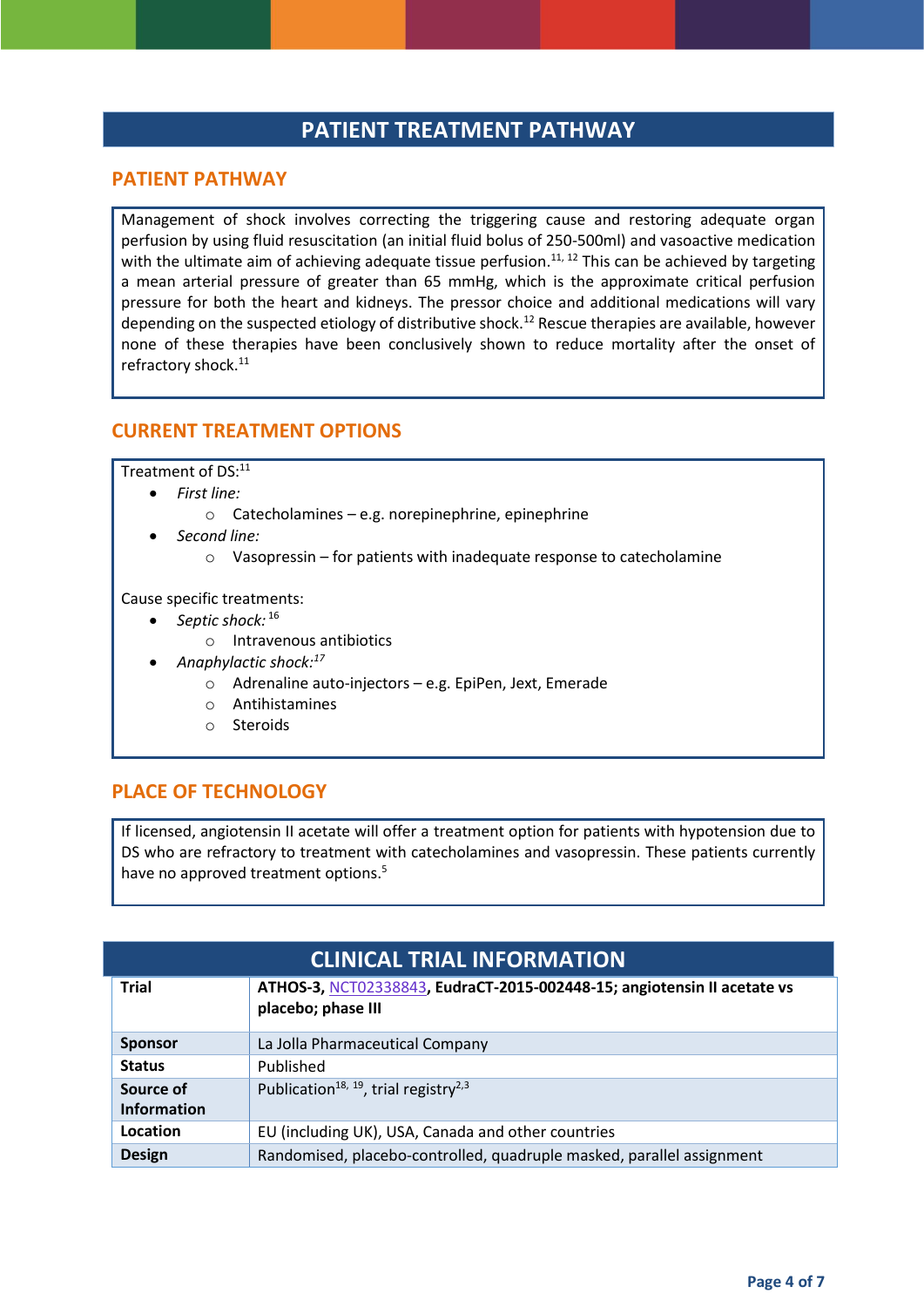| <b>Participants</b>          | n=344; aged 18 years and older; catecholamine-resistant hypotension; clinical<br>features of high-output shock; progression despite catecholamine                                                                                                                                                                                                                                                                                                                                                                                                                                                                                                                                                                                                                                                                                                                                                                                                                                                                                                |
|------------------------------|--------------------------------------------------------------------------------------------------------------------------------------------------------------------------------------------------------------------------------------------------------------------------------------------------------------------------------------------------------------------------------------------------------------------------------------------------------------------------------------------------------------------------------------------------------------------------------------------------------------------------------------------------------------------------------------------------------------------------------------------------------------------------------------------------------------------------------------------------------------------------------------------------------------------------------------------------------------------------------------------------------------------------------------------------|
| <b>Schedule</b>              | Participants were randomised to receive either 2.5mg/ml intravenous angiotensin<br>or intravenous placebo (0.9% sodium chloride solution)                                                                                                                                                                                                                                                                                                                                                                                                                                                                                                                                                                                                                                                                                                                                                                                                                                                                                                        |
| Follow-up                    | 3 hours following start of infusion                                                                                                                                                                                                                                                                                                                                                                                                                                                                                                                                                                                                                                                                                                                                                                                                                                                                                                                                                                                                              |
| Primary<br><b>Outcomes</b>   | An Increased MAP, defined as Achievement of a Day 1 MAP at 3 Hours Following<br>the Initiation of Study Drug, of $\geq$ 75 mmHg OR a 10 mmHg Increase in Baseline<br>MAP [Time Frame: Hour 3]                                                                                                                                                                                                                                                                                                                                                                                                                                                                                                                                                                                                                                                                                                                                                                                                                                                    |
| Secondary<br><b>Outcomes</b> | To compare change in Sequential Organ Failure Assessment (SOFA) scores<br>$\bullet$<br>with LJPC-501 infusion, versus placebo<br>To establish the safety and tolerability of LJPC-501 and compare to placebo in<br>٠<br>patients with CRH<br>To compare change in heart rate with LJPC-501 infusion, versus placebo<br>$\bullet$<br>To compare change in catecholamine dosing with LJPC-501 infusion, versus<br>$\bullet$<br>placebo                                                                                                                                                                                                                                                                                                                                                                                                                                                                                                                                                                                                             |
|                              | To compare mortality with LJPC-501 infusion, versus placebo.                                                                                                                                                                                                                                                                                                                                                                                                                                                                                                                                                                                                                                                                                                                                                                                                                                                                                                                                                                                     |
| <b>Key Results</b>           | A total of 344 patients were assigned to one of the two regimens; 321 received a<br>study intervention (163 received angiotensin II, and 158 received placebo) and<br>were included in the analysis. The primary end point (response with respect to<br>mean arterial pressure at hour 3 after the start of infusion, with response defined<br>as an increase from baseline of at least 10 mm Hg or an increase to at least 75 mm<br>Hg without an increase in the dose of background vasopressors) was reached by<br>more patients in the angiotensin II group (114 of 163 patients, 69.9%) than in the<br>placebo group (37 of 158 patients, 23.4%) (odds ratio, 7.95; 95% confidence interval<br>[CI], 4.76 to 13.3; P<0.001). At 48 hours, the mean improvement in the<br>cardiovascular Sequential Organ Failure Assessment (SOFA) score (scores range<br>from 0 to 4, with higher scores indicating more severe dysfunction) was greater in<br>the angiotensin II group than in the placebo group (-1.75 vs. -1.28, P=0.01). <sup>19</sup> |
| <b>Adverse effects</b>       | Serious adverse events were reported in 60.7% of the patients in the angiotensin II                                                                                                                                                                                                                                                                                                                                                                                                                                                                                                                                                                                                                                                                                                                                                                                                                                                                                                                                                              |
| (AEs)                        | group and in 67.1% in the placebo group. Death by day 28 occurred in 75 of 163<br>patients (46%) in the angiotensin II group and in 85 of 158 patients (54%) in the<br>placebo group (hazard ratio, 0.78; 95% CI, 0.57 to 1.07; P=0.12). <sup>19</sup>                                                                                                                                                                                                                                                                                                                                                                                                                                                                                                                                                                                                                                                                                                                                                                                           |
| <b>Expected</b>              |                                                                                                                                                                                                                                                                                                                                                                                                                                                                                                                                                                                                                                                                                                                                                                                                                                                                                                                                                                                                                                                  |
| reporting date               |                                                                                                                                                                                                                                                                                                                                                                                                                                                                                                                                                                                                                                                                                                                                                                                                                                                                                                                                                                                                                                                  |

## <span id="page-4-0"></span>**ESTIMATED COST**

The cost of angiotensin II acetate is not yet known.

## **ADDITIONAL INFORMATION**

La Jolla Pharmaceutical Company did not enter information about this technology onto the UK PharmaScan database; the primary source of information for UK horizon scanning organisations on new medicines in development. As a result, the NIHR Innovation Observatory has had to obtain data from other sources. UK PharmaScan is an essential tool to support effective NHS forward planning;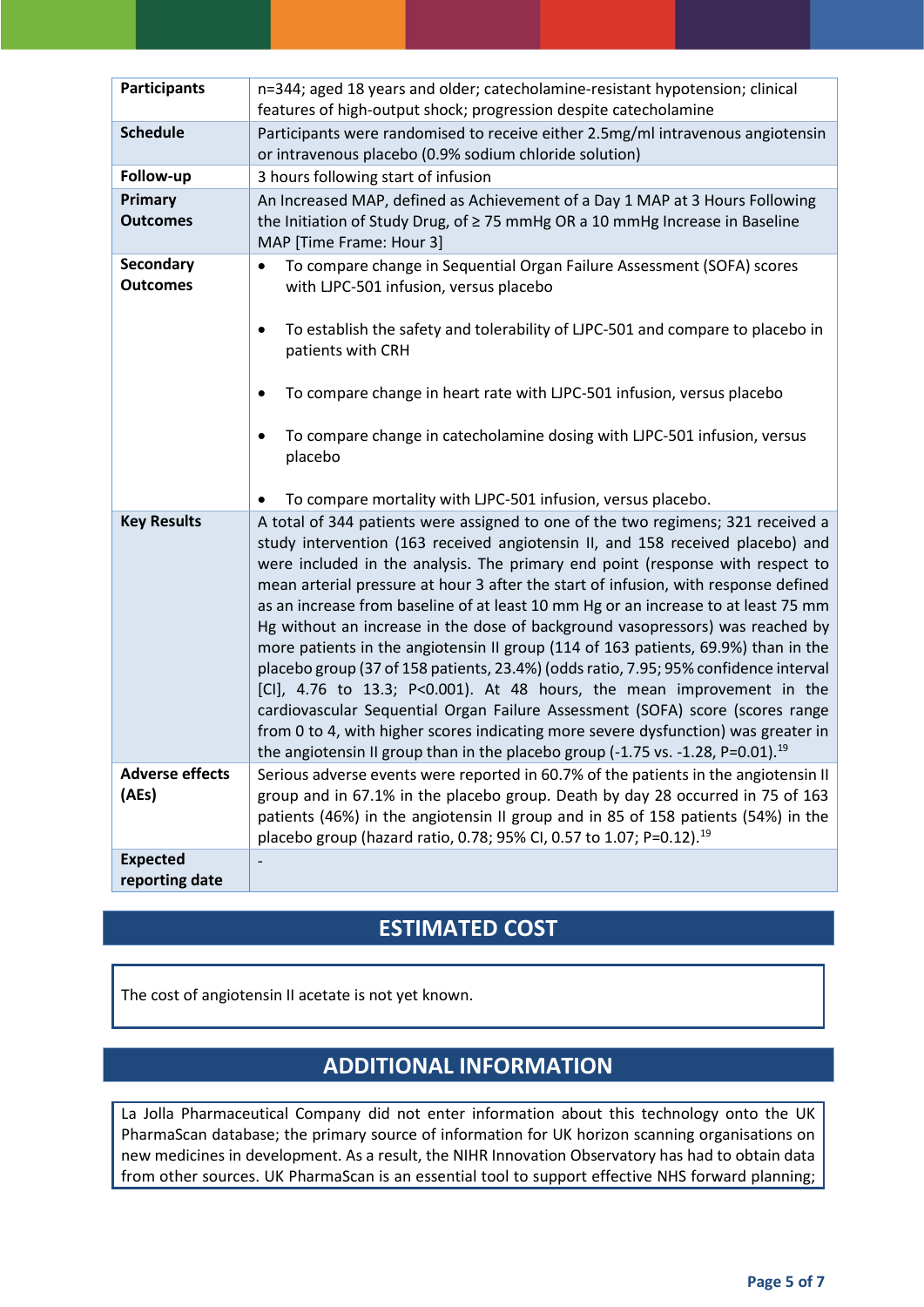allowing more effective decision making and faster uptake of innovative new medicines for patients who could benefit. We urge pharmaceutical companies to use UK PharmaScan so that we can be assured of up-to-date, accurate and comprehensive information on new medicines.

## **RELEVANT GUIDANCE**

#### **NICE GUIDANCE**

No relevant guidance identified

#### **NHS ENGLAND (POLICY/COMMISSIONING) GUIDANCE**

No relevant guidance identified

#### **OTHER GUIDANCE**

**.** 

 Surviving Sepsis Campaign Group. *Surviving sepsis campaign: international guidelines for management of severe sepsis and septic shock: 2012.* 2012<sup>20</sup>

## **REFERENCES**

<sup>1</sup> La Jolla Pharmaceuticals. *Research pipeline – LJPC-501.* Available from: <http://lajollapharmaceutical.com/research-pipeline/ljpc-501/> [Accessed 17 October 2018]

<sup>2</sup> ClinicalTrials.gov. *A Phase 3 Study of LJPC-501 in Patients With Catecholamine-Resistant Hypotension (ATHOS-3).* Available from:<https://clinicaltrials.gov/ct2/show/NCT02338843> [Accessed 17 October 2018]

<sup>3</sup> EU Clinical Trials Register. *EudraCT-2015-002448-15 - results*. Available from: <https://www.clinicaltrialsregister.eu/ctr-search/trial/2015-002448-15/results> [Accessed 17 October 2018]

<sup>4</sup> Bussard RL and Busse LW. Angiotensin II: a new therapeutic option for vasodilatory shock. *Therapeutics and Clinical Risk Management.* 2018; 14: 1287–1298. Available from:<https://dx.doi.org/10.2147%2FTCRM.S150434>

<sup>5</sup> US Food and Drug Administration. *FDA News Release – FDA approves drug to treat dangerously low blood pressure.* Available from: <https://www.fda.gov/newsevents/newsroom/pressannouncements/ucm590249.htm> [Accessed 22 October 2018]

<sup>6</sup> British National Formulary. *Search – Giapreza.* Available from:<https://bnf.nice.org.uk/#Search?q=GIAPREZA> [Accessed 22 October 2018]

<sup>7</sup> La Jolla Pharmaceutical. *La Jolla Pharmaceutical Company Announces Financial Results for the Three and Six Months Ended June 30, 2018 and Recent Corporate Progress.* Available from: <http://ir.lajollapharmaceutical.com/phoenix.zhtml?c=102516&p=irol-newsArticle&ID=2362859> [Accessed 09 November 2018]

<sup>8</sup> ClinicalTrials.gov. *A Study of LJPC-501 in Paediatric Patients With Hypotension Associated With Distributive or Vasodilatory Shock.* Available from: <https://clinicaltrials.gov/ct2/show/NCT03623529> [Accessed 09 November 2018]

<sup>9</sup> US Food and Drug Administration. *Giapreza (angiotensin II) 2.5 mg/mL Injection*. Available from: [https://www.accessdata.fda.gov/drugsatfda\\_docs/nda/2017/209360Orig1s000TOC.cfm](https://www.accessdata.fda.gov/drugsatfda_docs/nda/2017/209360Orig1s000TOC.cfm) [Accessed 22 October 2018]